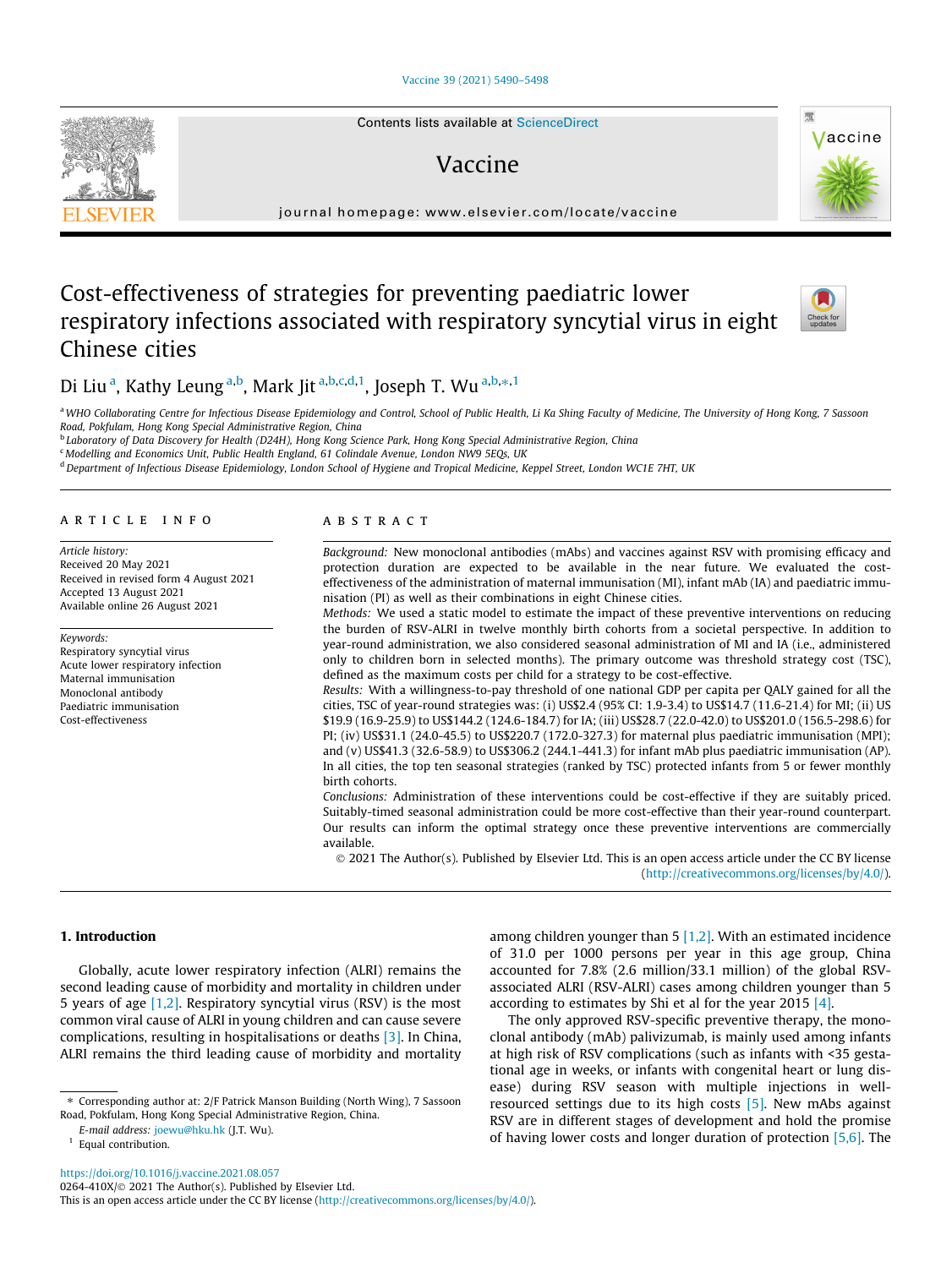Phase IIb trial of an infant mAb nirsevimab has shown promising results in preventing medically-significant RSV-ALRI and hospitalisation through 150 days by a single injection [\[6\]](#page-8-0). No licensed RSV vaccine is available, but several maternal and infant vaccine candidates are currently undergoing clinical trials. Although the phase III trial of the first maternal vaccine candidate (ResVax) failed to meet the pre-specified success criterion in preventing medicallysignificant RSV-ALRI over the first 90 days of life, it did show a promising efficacy against RSV-ALRI hospitalisations (44.4%, 95% confidence interval [CI]: 19.6–61.5%) [\[7\]](#page-8-0). The US Food and Drug Administration and European Medicines Agency have recommended an additional phase III trial for ResVax [\[8\].](#page-8-0)

The guidelines for health technology assessment by the World Health Organisation (WHO) recommend health economic evaluations to inform the inclusion of new technologies into universal health coverage and reimbursement schemes [\[9\]](#page-8-0). With these rapid changes in the landscape of RSV preventive interventions, there is a need to conduct an economic evaluation to investigate the optimal use of different strategies for preventing paediatric RSV-ALRI once these new medications are available in the market. The seasonal patterns of RSV transmission vary greatly between the northern and the southern China [\[10\]](#page-8-0). In the northern China, the burden of RSV-ALRI illness is concentrated primarily during late autumn to early spring [\[10,11\]](#page-8-0). However, in the southern China, the epidemic activities can be observed in summer or early autumn, or even persist nearly year-round [\[10\]](#page-8-0). As both maternal vaccines and mAbs aim at providing short-term protection (about 3–5 months), RSV seasonality may influence the administration strategy of these preventive interventions. Hence, we conducted a cost-effectiveness analysis (CEA) of these preventive strategies in eight Chinese cities where severe respiratory acute infection (SARI) surveillance in China was inaugurated ([Table 1](#page-2-0); Supplementary "Cities included in the analysis").

## 2. Methods

#### 2.1. Model overview

We evaluated the cost-effectiveness of the following five preventive interventions compared to no preventive interventions: 1) maternal immunisation, which vaccinates pregnant mothers during their antenatal care visits to protect their newborns during their first few months of life; 2) administration of mAbs to newborns at birth which provides protection during their first few months of life; 3) paediatric immunisation, which vaccinates young infants at 3 months old; 4) maternal plus paediatric immunisation; and 5) infant mAb plus paediatric immunisation. For conciseness, we abbreviated the maternal immunisation, infant mAb, paediatric immunisation, maternal plus paediatric immunisation and infant mAb plus paediatric immunisation as MI, IA, PI, MPI and AP, respectively, hereafter. A schedule of single injection was assumed for all these preventive interventions and coadministration with other paediatric vaccines was not considered here.

We used a static model to estimate the burden of paediatric RSV-ALRI ([Fig. 1](#page-3-0)). This model was used to simulate the incidence of RSV-ALRI in twelve hypothetical monthly birth cohorts of Chinese newborns over the first 5 years of their life. Previous cohort studies suggested that although RSV reinfection is common among young children, most children only present medically-attended RSV-ALRI during their first episode of infection [\[12,13\]](#page-8-0). As such, we assumed that children would only experience medicallyattended RSV-ALRI upon their first episode of infection with three possible clinical outcomes: RSV-ALRI outpatient visit (hereafter referred to as RSV-outpatient), RSV-ALRI inpatient visit (RSV-

inpatient) and RSV-ALRI-attributable death (RSV-death). We parameterized the model using data from published studies and publicly available sources ([Table 1\)](#page-2-0).

### 2.2. Disease burden

Previous studies have shown that RSV-ALRI cases, especially severe and fatal cases, are concentrated in young children aged under 6 months [\[14\]](#page-8-0). The monthly probability of developing RSV-ALRI depends strongly on not only RSV seasonality (calendar month) but also the age of the children, especially for those aged under 1 year. As such, we estimated the probability of RSV-ALRI with outcome  $s$  at age  $j$  months for children born in calendar month *i*, which was denoted by  $R_{i,j,s}$ . The monthly age distribution assumed for all eight cities and all RSV-ALRI-related outcomes was based on two studies of RSV-ALRI hospitalised infants in Suzhou city (Supplementary Fig. S3) [\[15,16\]](#page-8-0) for children aged under 12 months and fixed at 1/12 for children aged 12–59 months.

China launched its sentinel surveillance of SARI in different cities in 2009. We used RSV-SARI cases in this surveillance system to estimate RSV-inpatient incidence in our study. Following the WHO guidelines for estimating influenza burden, we estimated  $R_{i,j,$ ment area divided by the size of the catchment population [\[17\].](#page-8-0) We defined the catchment area of each sentinel hospital as the administrative district where most SARI patients seeking medical treatments in the sentinel hospital resided. We then estimated  $R_{ij,outpatient}$  by dividing  $R_{ij,inpatient}$  by the proportion of RSVoutpatients who progressed to become RSV-inpatients [\[4,18\].](#page-8-0) Similarly, we estimated  $R_{i,j,\text{death}}$  by multiplying  $R_{i,j,\text{impact}}$  with the hospitalisation-fatality risk among RSV-inpatients [\[4\].](#page-8-0) See Supplementary ''Disease burden estimation" for details.

### 2.3. Time-varying preventive efficacy

We assumed that the instantaneous preventive efficacies of all interventions would decay exponentially ([Fig. 2\)](#page-3-0). Specifically, we assumed that the efficacy and decay rate of MI and IA, would be similar to that reported in the phase III trial of ResVax [\[7\]](#page-8-0) and phase IIb trial of nirsevimab  $[6]$ , respectively. Since no trial data have been published for any RSV infant vaccine candidates yet, we assumed that the efficacy of infant vaccine would be on par with the minimum requirement of WHO's Preferred Product Characteristics for RSV vaccines [\[19\].](#page-8-0) For administration of MI or IA plus PI, we assumed that no interference would exist and the monthly preventive efficacy would be the sum of the monthly efficacies of the two interventions when they were administrated alone. See Supplementary "Estimating the preventive efficacies" for details.  $R_{i,j,s}$  was then multiplied by the monthly efficacies for disease burden estimation under each preventive intervention programme.

#### 2.4. Year-round and seasonal administration

Given the relatively short protective duration of maternal vaccines and mAbs and the strong seasonality of RSV in many parts of China, we considered both year-round and seasonal administration of these interventions. Under seasonal administration, the intervention would only be delivered to infants born in pre-specified consecutive months of the year. We considered all 132 such seasonal administration strategies for each intervention (Fig. S6).

## 2.5. Costs and health utility losses

We conducted the CEA from a societal perspective, and included direct medical costs, direct non-medical costs, and indirect costs. We assumed that these costs varied across different cities but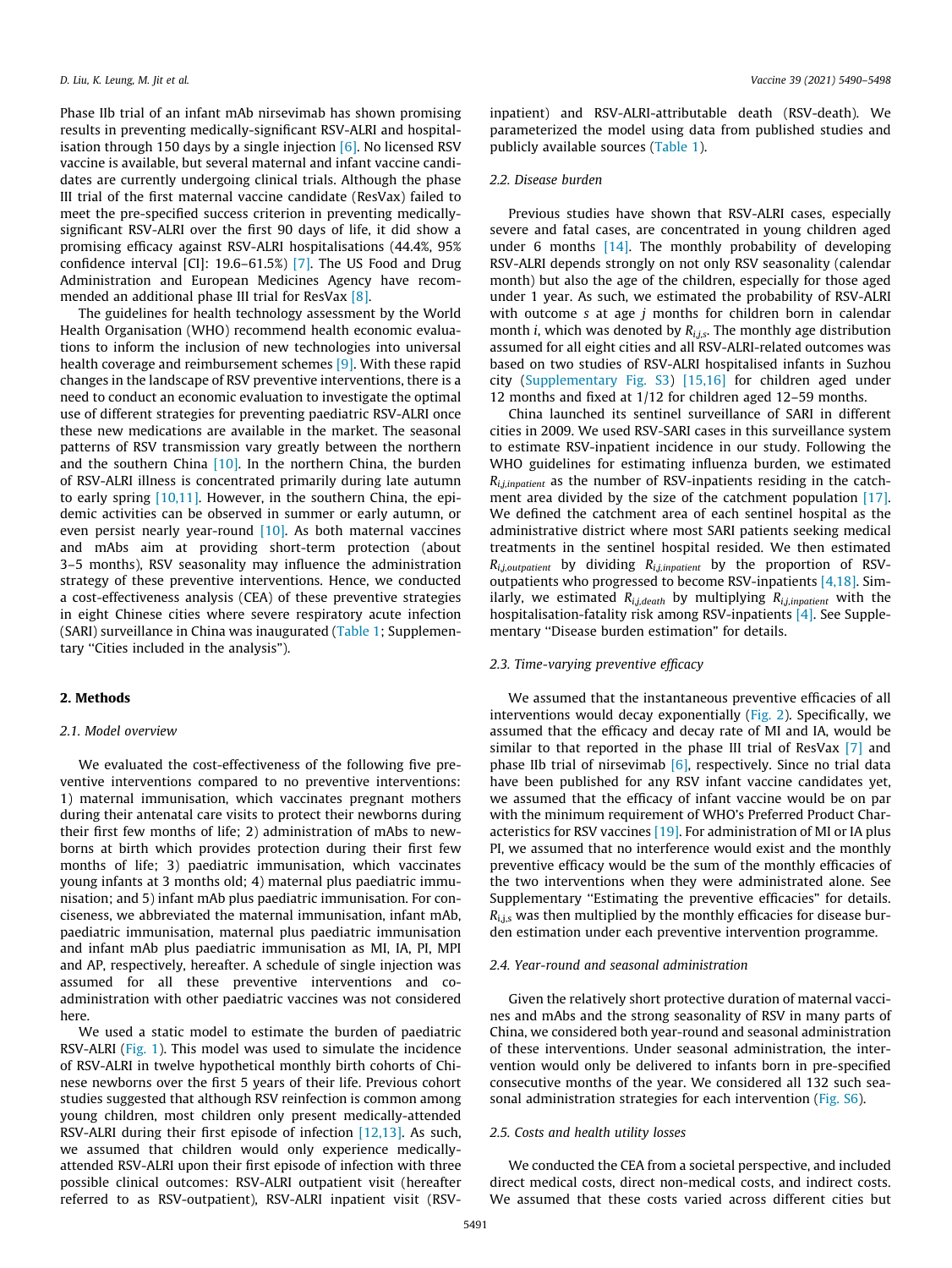#### <span id="page-2-0"></span>Table 1

Model parameters, distributions and data sources.

| Parameters                                                                                        | RSV-outpatient                                                                        |                            | RSV-inpatient (including RSV-death) |                            |  |  |  |  |
|---------------------------------------------------------------------------------------------------|---------------------------------------------------------------------------------------|----------------------------|-------------------------------------|----------------------------|--|--|--|--|
|                                                                                                   | Base case (95% CI)                                                                    | Sensitivity analysis       | Base case (95% CI)                  | Sensitivity analysis       |  |  |  |  |
| Probability (0-11 months, per 1000 per year) – Dirichlet distribution $[4,18,27-30]$              |                                                                                       |                            |                                     |                            |  |  |  |  |
| Beijing                                                                                           | $24.9(22.1 - 27.8)$                                                                   | A multiplier of 0.5 or 1.5 | $5.7(4.4-7.2)$                      | A multiplier of 0.5 or 1.5 |  |  |  |  |
| Changsha                                                                                          | 34.7 (19.1-54.8)                                                                      |                            | $5.2(0.7-14.3)$                     |                            |  |  |  |  |
| Fuzhou                                                                                            | $62.5(28.5 - 108.5)$                                                                  |                            | 14.3 (1.7-39.9)                     |                            |  |  |  |  |
| Harbin                                                                                            | 165.9 (129.7-205.2)                                                                   |                            | 35.8 (19.4-57.1)                    |                            |  |  |  |  |
| Huzhou                                                                                            | 19.3 (13.7-25.8)                                                                      |                            | $4.0(1.7-7.2)$                      |                            |  |  |  |  |
| <b>Jinan</b>                                                                                      | 41.7 (29.3-56.2)                                                                      |                            | $8.6(3.5-15.9)$                     |                            |  |  |  |  |
| Kunming                                                                                           | 23.9 (13.1-38.0)                                                                      |                            | $4.8(0.9 - 11.8)$                   |                            |  |  |  |  |
| Zhuhai                                                                                            | 37.6 (27.8-48.8)                                                                      |                            | $8.6(4.3-14.3)$                     |                            |  |  |  |  |
| Probability (12–23 months, per 1000 per year) – Dirichlet distribution $[4,18,27-30]$             |                                                                                       |                            |                                     |                            |  |  |  |  |
| Beijing                                                                                           | $23.1(20.8-25.5)$                                                                     | A multiplier of 0.5 or 1.5 | $1.8(1.2 - 2.5)$                    | A multiplier of 0.5 or 1.5 |  |  |  |  |
| Changsha                                                                                          | 32.2 (18.3-49.5)                                                                      |                            | $2.6(0.1-8.7)$                      |                            |  |  |  |  |
| Fuzhou                                                                                            | 58.0 (29.5-95.5)                                                                      |                            | $4.5(0.1 - 17.6)$                   |                            |  |  |  |  |
| Harbin                                                                                            | 153.9 (122.5-188.4)                                                                   |                            | $12.4(4.5-24.4)$                    |                            |  |  |  |  |
| Huzhou                                                                                            | 17.9 (12.9-23.8)                                                                      |                            | $1.5(0.4-3.5)$                      |                            |  |  |  |  |
| Jinan                                                                                             | 38.7 (27.5-51.8)                                                                      |                            | $3.2(0.7 - 7.7)$                    |                            |  |  |  |  |
| Kunming                                                                                           | 22.2 (12.1-35.2)                                                                      |                            | $1.9(0.1-6.6)$                      |                            |  |  |  |  |
| Zhuhai                                                                                            | 34.9 (26.7-44.1)                                                                      |                            | $2.7(0.8-5.7)$                      |                            |  |  |  |  |
|                                                                                                   | Probability (24–59 months, per 1000 per year) – Dirichlet distribution $[4,18,27-30]$ |                            |                                     |                            |  |  |  |  |
| Beijing                                                                                           | $3.9(3.4 - 4.5)$                                                                      | A multiplier of 0.5 or 1.5 | $1.0(0.7-1.3)$                      | A multiplier of 0.5 or 1.5 |  |  |  |  |
| Changsha                                                                                          | $5.4(2.3-9.8)$                                                                        |                            | $1.8(0.3-4.5)$                      |                            |  |  |  |  |
| Fuzhou                                                                                            | $9.8(3.4 - 19.4)$                                                                     |                            | $2.5(0.2 - 7.9)$                    |                            |  |  |  |  |
| Harbin                                                                                            | 26.1 (18.4-35.1)                                                                      |                            | $6.8(3.2 - 11.8)$                   |                            |  |  |  |  |
| Huzhou                                                                                            | $3.0(1.9-4.5)$                                                                        |                            | $0.8(0.3-1.6)$                      |                            |  |  |  |  |
| <b>Jinan</b>                                                                                      | $6.6(3.9-9.8)$                                                                        |                            | $1.8(0.6-3.6)$                      |                            |  |  |  |  |
| Kunming                                                                                           | $3.8(1.5 - 7.0)$                                                                      |                            | $1.1(0.1-3.0)$                      |                            |  |  |  |  |
| Zhuhai                                                                                            | $5.9(4.0 - 8.2)$                                                                      |                            | $1.5(0.6-2.7)$                      |                            |  |  |  |  |
| Costs per episode (US\$) - Log-normal distribution [31,32]                                        |                                                                                       |                            |                                     |                            |  |  |  |  |
| Beijing                                                                                           | 163.0 (59.9-359.7)                                                                    | A multiplier of 0.5 or 1.5 | 1161.3 (764.8-1728.6)               | A multiplier of 0.5 or 1.5 |  |  |  |  |
| Changsha                                                                                          | 139.6 (29.9-415.3)                                                                    |                            | 1023.1 (662.7-1538.6)               |                            |  |  |  |  |
| Fuzhou                                                                                            | 290.7 (75.8-782.1)                                                                    |                            | 1141.1 (725-1736.2)                 |                            |  |  |  |  |
| Harbin                                                                                            | 235.0 (47.1-721.7)                                                                    |                            | 1145.9 (718.8-1756.8)               |                            |  |  |  |  |
| Huzhou                                                                                            | 258.9 (67.5-696.7)                                                                    |                            | 1039.6 (672.6-1564.6)               |                            |  |  |  |  |
| Jinan                                                                                             | 284.0 (74.1-764.1)                                                                    |                            | 1124.9 (716.5-1709)                 |                            |  |  |  |  |
| Kunming                                                                                           | 188.6 (40.1-563.1)                                                                    |                            | 1040.7 (662.8-1581.3)               |                            |  |  |  |  |
| Zhuhai<br>163.8 (18.4-642.3)<br>1133.4 (732.7-1706.6)                                             |                                                                                       |                            |                                     |                            |  |  |  |  |
| QALY losses due to non-fatal RSV-ALRI per episode $(\times 10^{-2})$ – Gamma distribution [28,33] |                                                                                       |                            |                                     |                            |  |  |  |  |
|                                                                                                   | $0.37(0.02 - 1.27)$                                                                   | A multiplier of 0.5 or 1.5 | $1.02(0.00 - 5.07)$                 | A multiplier of 0.5 or 1.5 |  |  |  |  |

| 0.03                                                                                                                      | 0.06                                                                                                                                                                           | 0.03                                                                                       | 0.06                                |                      |  |
|---------------------------------------------------------------------------------------------------------------------------|--------------------------------------------------------------------------------------------------------------------------------------------------------------------------------|--------------------------------------------------------------------------------------------|-------------------------------------|----------------------|--|
| Parameters                                                                                                                | RSV-outpatient                                                                                                                                                                 |                                                                                            | RSV-inpatient (including RSV-death) |                      |  |
|                                                                                                                           | Base case (95% CI)                                                                                                                                                             | Sensitivity analysis                                                                       | Base case (95% CI)                  | Sensitivity analysis |  |
| Maternal immunisation intervention $-$ Estimated based on [7]                                                             |                                                                                                                                                                                |                                                                                            |                                     |                      |  |
| Protection duration (months)*                                                                                             | 4                                                                                                                                                                              | 3 or 5                                                                                     | 3                                   | $2$ or $4$           |  |
| Efficacy on Day 0 $(\%)^{\#}$ †                                                                                           | 71.6 (16.6-99.0)                                                                                                                                                               | 69.6 or 70.9                                                                               | 77.2 (26.9-99.3)                    | 74.2 or 77.3         |  |
| Infant mAb intervention $-$ Estimated based on [6]                                                                        |                                                                                                                                                                                |                                                                                            |                                     |                      |  |
| Efficacy on Day 0 $(\%)^{\dagger}$                                                                                        | 100                                                                                                                                                                            | 90                                                                                         | 100                                 | 90                   |  |
| Efficacy decay rate $(\times 10^{-2}/day)^{\#}$                                                                           | $0.5(0.3-0.9)$                                                                                                                                                                 | 0.3                                                                                        | $0.5(0.1-1.7)$                      | 0.3                  |  |
| Paediatric immunisation intervention – Assumed based on [19]                                                              |                                                                                                                                                                                |                                                                                            |                                     |                      |  |
| Efficacy on Day 0 $(\%)^{\dagger}$                                                                                        | 100                                                                                                                                                                            | N/A                                                                                        | 100                                 | N/A                  |  |
| Efficacy at age 59 months old $(\%)^*$                                                                                    | 70                                                                                                                                                                             | 50                                                                                         | 70                                  | 50                   |  |
| Age of recipient (months)*                                                                                                | 3                                                                                                                                                                              | N/A                                                                                        | 3                                   | N/A                  |  |
| Maternal plus paediatric immunisation [7,19]                                                                              |                                                                                                                                                                                |                                                                                            |                                     |                      |  |
| Maternal immunisation efficacy<br>Efficacy on Day 0 and the protection duration were the same as those of single maternal |                                                                                                                                                                                |                                                                                            |                                     |                      |  |
|                                                                                                                           | immunisation intervention.                                                                                                                                                     |                                                                                            |                                     |                      |  |
| Age of paediatric immunisation recipient (months)                                                                         | 3                                                                                                                                                                              | N/A                                                                                        |                                     | N/A                  |  |
| Paediatric immunisation efficacy                                                                                          | Efficacy on Day 0 and on the last day of age 59 months were the same as those of single paediatric<br>immunisation intervention. The time-varying efficacy was then estimated. |                                                                                            |                                     |                      |  |
| Infant mAb plus paediatric immunisation $[6,19]$                                                                          |                                                                                                                                                                                |                                                                                            |                                     |                      |  |
| Infant mAb efficacy                                                                                                       |                                                                                                                                                                                | Efficacy on Day 0 and decay rate were the same as those of single infant mAb intervention. |                                     |                      |  |
| Age of paediatric immunisation recipient (months)                                                                         | 6                                                                                                                                                                              | N/A                                                                                        | 6                                   | N/A                  |  |
| Paediatric immunisation efficacy                                                                                          | Efficacy on Day 0 and on the last day of age 59 months were the same as the single paediatric<br>immunisation intervention. The time-varying efficacy was then estimated.      |                                                                                            |                                     |                      |  |

\*These values were assumed based on available information.

#These parameters were estimated using Bayesian inference with MCMC methods.

N/A: Uncertainty was not considered here.

had no dependence on age. We used quality-adjusted life year (QALY) as the metric for health utility and assumed that QALY losses per non-fatal RSV-ALRI episode were independent of age and city. The QALY losses due to premature deaths were calculated based on the remaining life expectancy in each city. All the costs were inflated to 2019 Chinese Yuan (CNY) using each city's annual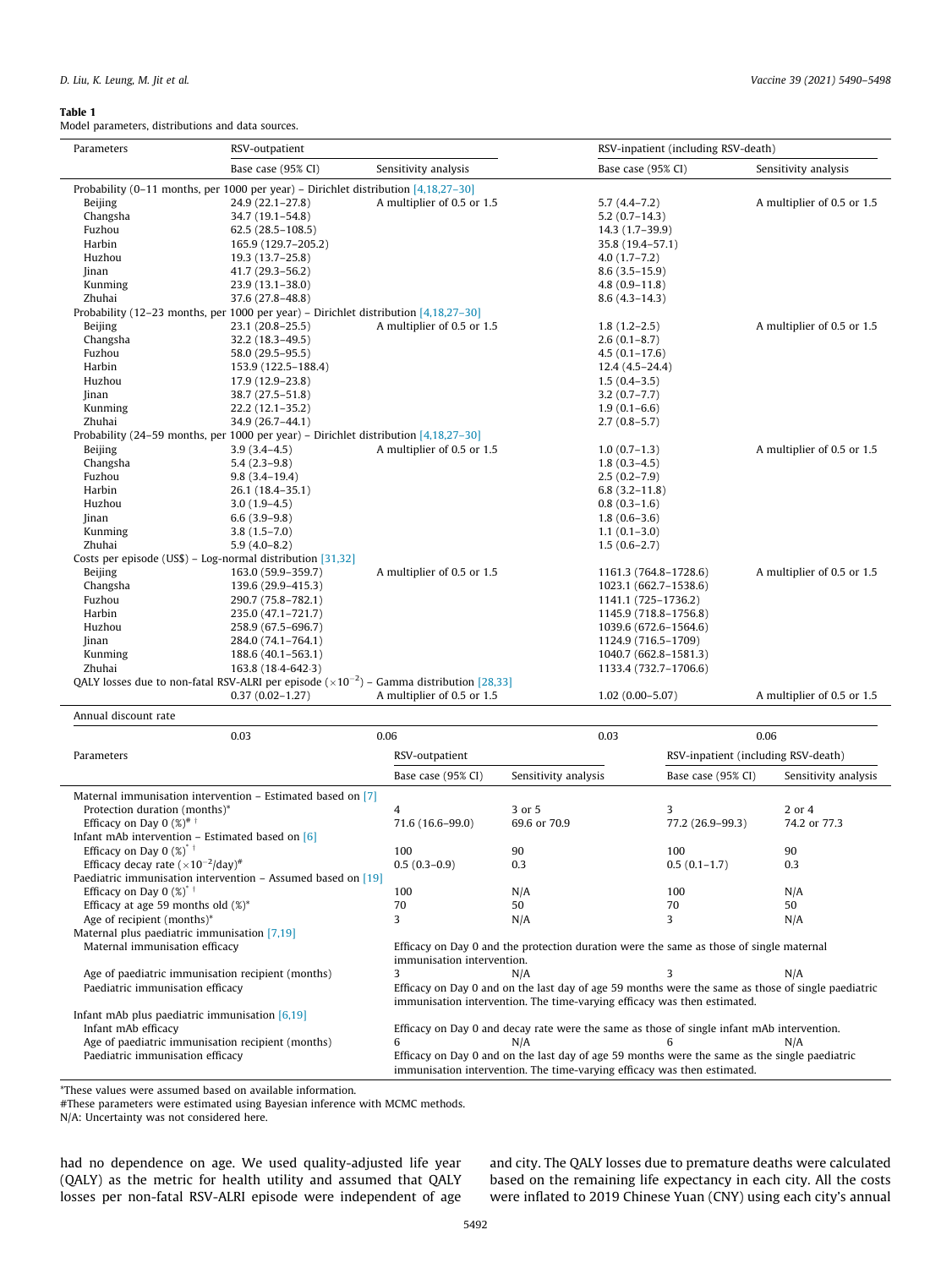<span id="page-3-0"></span>

Fig. 1. Model structure. We assumed twelve hypothetical birth cohorts of Chinese newborns, stratified by their month of birth, each of which were followed up at each age of month over the first five years of life. We assumed that children would only experience medically-attended RSV-ALRI upon their first episode of infection. At age j months, children who have never experienced medically-attended RSV-ALRI previously could experience one of the three possible clinical outcomes: RSV-outpatient, RSV-inpatient, or RSV-death. The probability of experiencing each possible clinical outcome at age j months for children born in calendar month i was  $R_{i,j,s}$  weighted by the corresponding preventive efficacy ( $PE$ <sub>i.s</sub>).



Fig. 2. The time-varying preventive efficacy of maternal vaccine infant mAb and infant vaccine in the base case.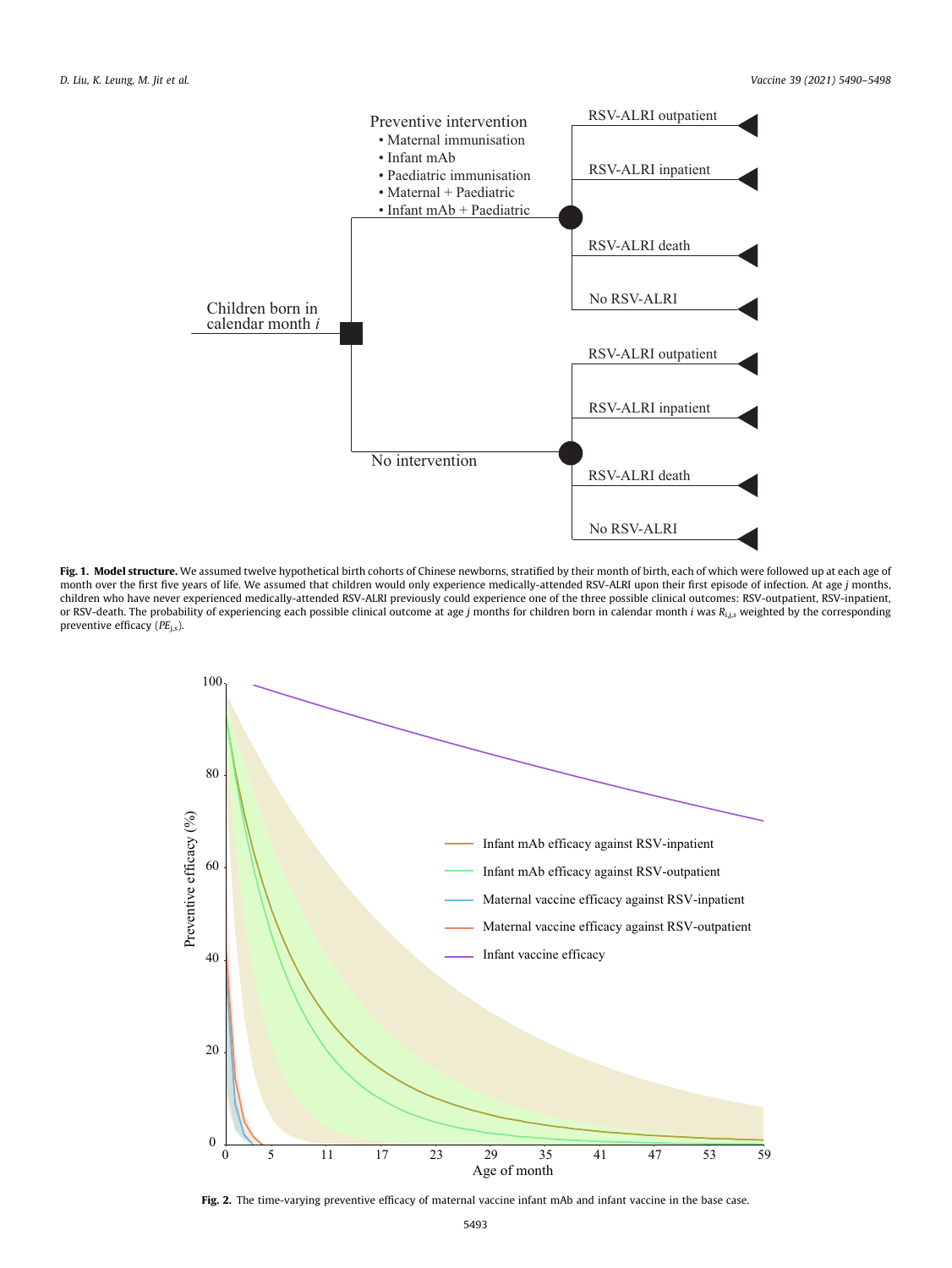consumer price index (health care) [\[20\]](#page-8-0) before being converted to 2019 USD (1 US\$ = 6.8747 CNY). Costs and QALY losses were discounted at 3% per year in the base case. See Supplementary ''Costs and QALY losses" for details.

#### 2.6. Cost-effectiveness evaluation

Given a willingness-to-pay (WTP) threshold with respect to the incremental cost-effectiveness ratio (ICER), we calculated threshold strategy cost (TSC), defined as the maximum cost that can be paid for prevention per newborn for a cost-effective preventive strategy. The equation for TSC was as below:

$$
TSC = WTP threshold \times \sum_{s} (\Delta Q_s + \Delta D_s) + \sum_{s} \Delta C_s
$$

where  $\Delta Q_s$ ,  $\Delta D_s$  and  $\Delta C_s$  denoted the difference in QALY losses due to non-fatal RSV-ALRI, QALY losses due to premature deaths associated with RSV-ALRI and costs of RSV-ALRI with outcome s of the birth cohort without and with a preventive strategy in the first 5 years. See Supplementary ''The model and parameterisation" for details.

In the absence of published consensus for an appropriate WTP threshold in China, we set the WTP threshold based on two sources: one gross domestic product per capita (GDPpc) which was previously recommended by WHO and 63% (47%-88%) of GDPpc proposed by University of York economists [\[21,22\].](#page-8-0) We used one national GDPpc (US\$10,267 in 2019) as the WTP threshold in the base case and 0.63 times national GDPpc and one and 0.63 times local GDPpc (Table S1) in the sensitivity analysis, respectively.

#### 2.7. Sensitivity analysis

One-way sensitivity analyses were performed to account for uncertainty in the annual discounting rate, WTP threshold, costs per episode of RSV-ALRI at different severity levels, QALY loss per non-fatal RSV-ALRI episode,  $R_{i,j,s}$  and time-varying preventive efficacies of the five interventions [\(Table 1](#page-2-0)). We also draw 50,000 sample parameter sets using Latin hypercube sampling from predefined distributions to account for parametric uncertainty in our estimates of severity-specific costs and QALY losses per episode and estimates of  $R_{i,j,s}$  ([Table 1](#page-2-0)).

#### 3. Results

#### 3.1. Year-round administration

#### 3.1.1. Base case

The TSC of all the year-round strategies were shown in Fig. 3. For each city, TSC ranked in the ascending order of MI, IA, PI, MPI and AP. The maximum cost that can be paid per child for a costeffective 1) MI ranged from US\$2.4 (95% CI: 1.9–3.4; Huzhou) to US\$14.7 (95% CI: 11.6–21.4; Harbin); 2) IA ranged from ranged from US\$19.9 (95% CI: 16.9–25.9; Huzhou) to US\$144.2 (95% CI: 124.6–184.7; Harbin); 3) PI ranged from US\$28.7 (95% CI: 22.0– 42.0; Huzhou) to US\$201.0 (95% CI: 156.5–298.6; Harbin); 4) MPI ranged from US\$31.1 (95% CI: 24.0–45.5; Huzhou) to US\$ 220.7 (95% CI: 172.0–327.3; Harbin); and 5) AP ranged from US\$41.3 (95% CI: 32.6–58.9; Huzhou) to US\$306.2 (95% CI: 244.1–441.3; Harbin).

#### 3.1.2. Sensitivity analysis

The results of sensitivity analyses for Beijing are presented in [Fig. 4](#page-5-0) as an example and for other cities are in Fig. S15-S16. Although RSV-outpatient cases accounted for the majority (82.4– 89.9% among all cities and all interventions) of the total difference in the incidence of RSV-ALRI (Fig. S13), the risk of RSV-related death was the more important driving factor of TSC among the three RSV-related outcomes (i.e., RSV-outpatient, RSV-inpatient and RSV-death) because premature death was the most important driver of QALY losses (Fig. S14). Among the total difference in the costs and WTP threshold adjusted QALY losses of RSV-ALRI (i.e., the product of WTP threshold and QALY loss), QALY losses due to RSV-death contributed most to TSC for all five interventions for



Fig. 3. The TSC of year-round administration of preventive strategies for each city in the base case. The error bars indicate the 95% CIs of the mean TSCs.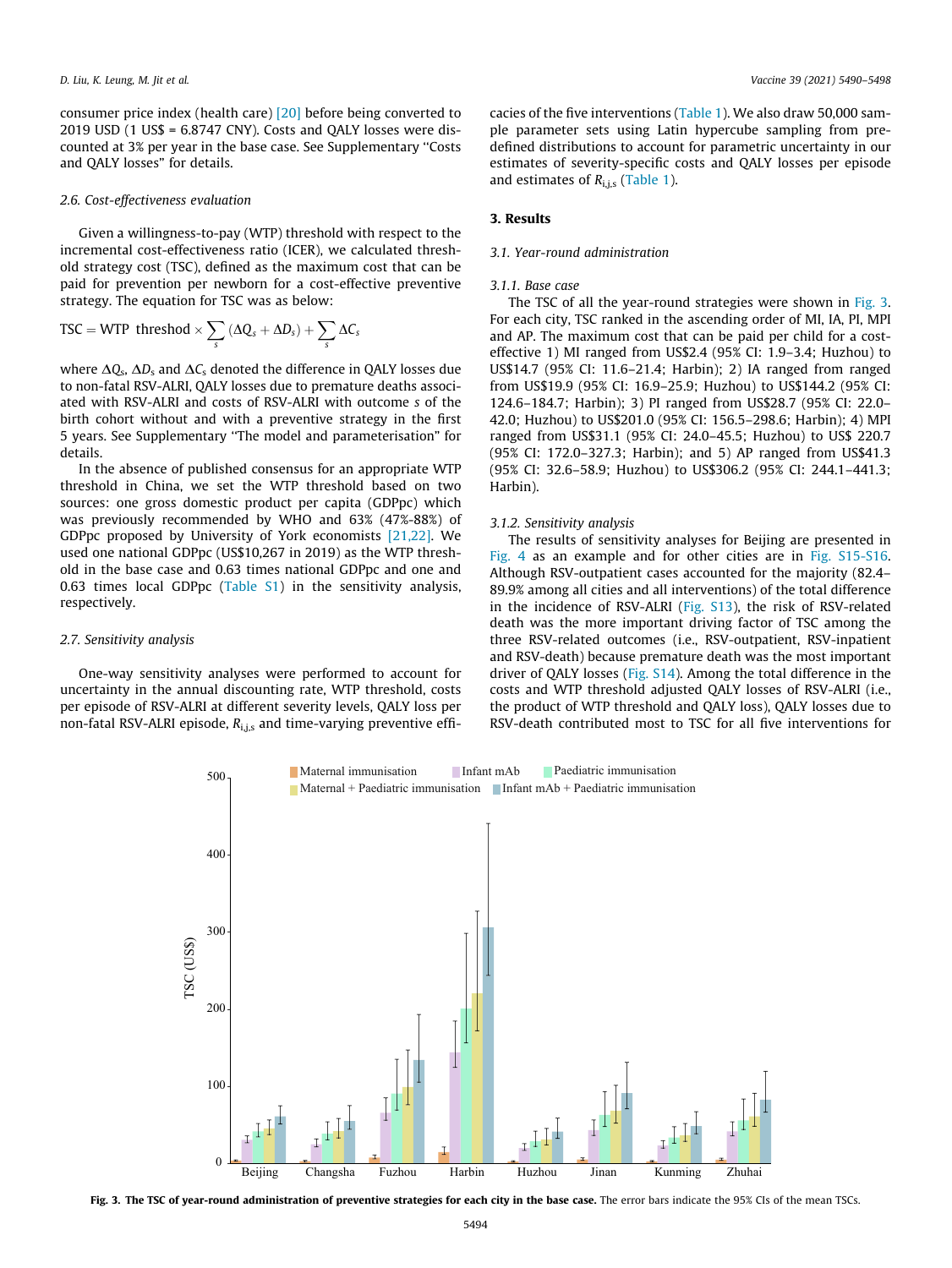<span id="page-5-0"></span>

Fig. 4. Tornado plots showing changes of TSC in sensitivity analysis for Beijing as other parameters are varied. The dashed vertical lines indicated TSCs in the base case. (A) Maternal immunisation strategy. (B) Infant mAb strategy. (C) Paediatric immunisation strategy. (D) Maternal plus paediatric immunisation strategy. (E) Infant mAb plus paediatric immunisation strategy. Costs per episode for RSV-ALRI of all severity levels were modified together in the sensitivity analysis, as were QALY losses due to non-fatal RSV-ALRI episodes. Some bars were not apparent in the figure because TSC changed little when modifying the corresponding input parameter. ProD<sub>outpatient</sub> and ProD<sub>inpatient</sub>: Protection duration against RSV-outpatient and RSV-inpatient (including RSV-death) for maternal immunisation;  $PE_{\text{output}}(0)$  and  $PE_{\text{inpatient}}(0)$ : Preventive efficacy against RSV-outpatient and RSV-inpatient (including RSV-death) of infant mAb on day 0 (i.e., the administration day);  $PE_{59,output}$  and  $PE_{59,input}$ . Preventive efficacy against RSV-outpatient and RSV-inpatient (including RSV-death) for paediatric immunisation on the last day at 59 months old.

all cities (Fig. S14). Additionally, the variation in the protective duration of maternal immunisation is one of the top factors influencing the TSC of MI. In addition, TSC estimated with different WTP thresholds was presented in Fig. S17.

## 3.2. Seasonal administration

The incidence of RSV-ALRI during the first year of life varied across the 12 monthly cohorts (Fig. S8-S9). The top 10 seasonal MI and IA strategies when ranked in terms of their TSC (written as top 10 seasonal MI and IA hereafter) are shown in [Figs. 5 and](#page-6-0) [6](#page-6-0) and all the TSCs of the seasonal strategies are shown in Fig. S11-S12.

The seasonal MI and IA strategies with the highest TSC were always those protecting infants born in only one month of the year, usually the month where RSV incidence peaked in the correspond-

ing city. The top 10 seasonal MI and IA strategies targeted at most 5 monthly birth cohorts, and most (>90%) targeted at most 4 monthly birth cohorts. Given that IA provided stronger and longer protection than MI ([Fig. 2\)](#page-3-0), the top 10 seasonal IA strategies generally targeted monthly birth cohorts closer to the RSV season onset month than the top 10 seasonal MI strategies.

## 4. Discussion

Our study is the first to perform health economic evaluation of different strategies for preventing paediatric RSV-ALRI in eight Chinese cities across different regions. TSC was used instead of ICERs as our primary economic measure because it enabled us to compare different strategies without specifying the price of each intervention. For each city, the TSC of year-round infant mAb plus paediatric immunisation is the highest among all the year-round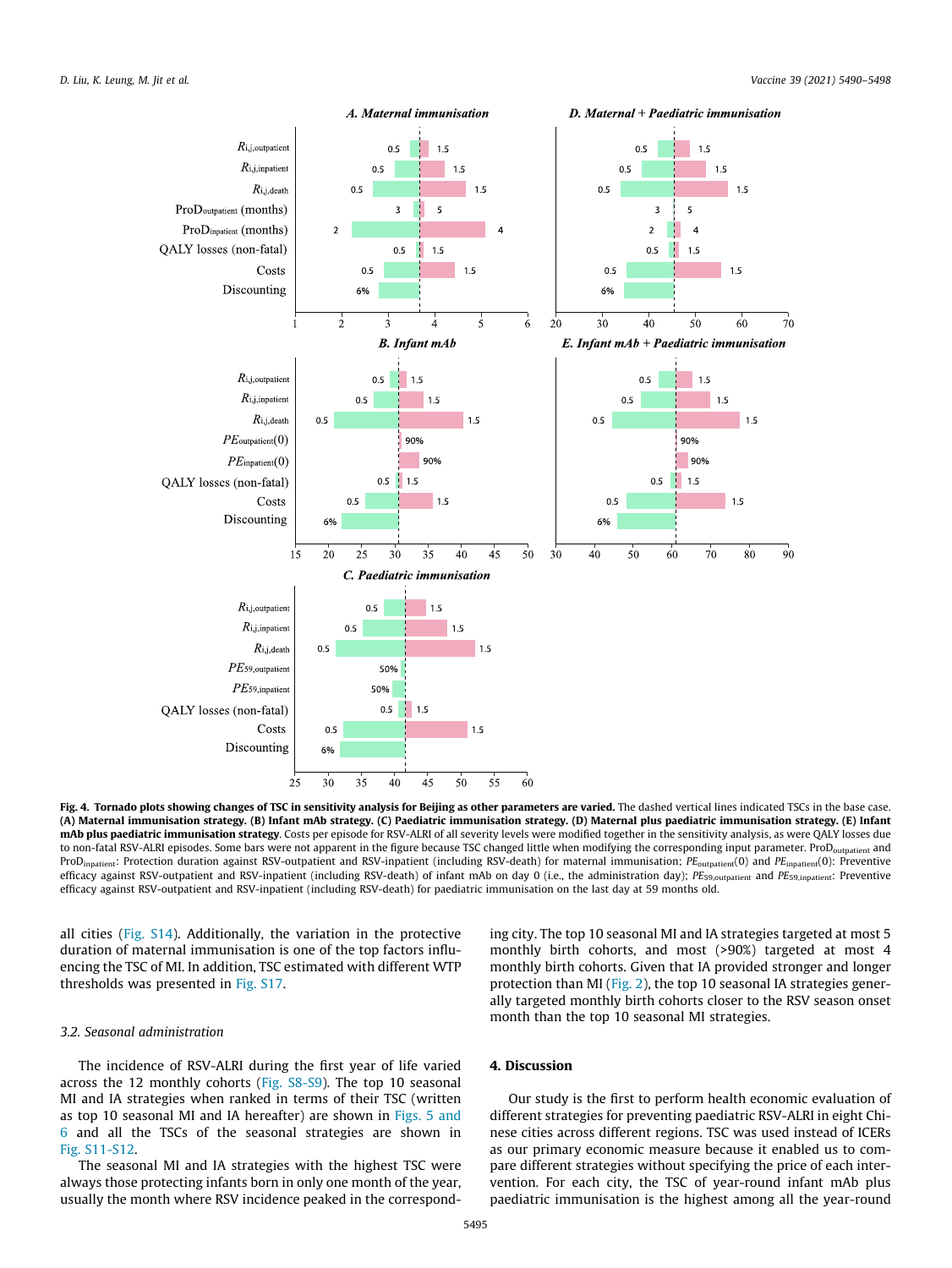<span id="page-6-0"></span>

Fig. 5. The top ten seasonal maternal immunisation strategies for each city. The horizontal bars in green indicated the months of birth of infants that are protected for the first few months of life via a maternal immunisation strategy. For example, the top bar of Beijing indicated that only infants born in March were provided the maternal immunisation strategy, while the second top bar of Beijing indicated that only infants born in February and March were provided the maternal immunisation strategy. (For interpretation of the references to colour in this figure legend, the reader is referred to the web version of this article.)

strategies, indicating that earlier and longer protection with high efficacy is desirable. Moreover, maternal vaccines would need to be priced very competitively in comparison to paediatric vaccines, in order to offer equivalent value for money. The future market price of infant mAbs was assumed to be more expensive compared to vaccines, but the future price of mAbs would need to be equivalent to that of paediatric vaccines to make mAbs a competitive and cost-effective option.

Our study showed that when RSV seasonality is strong, seasonal administration of the strategy could be more cost-effective than year-round administration. This was in line with an analysis in England by Hodgson et al which also showed that seasonal administration can be more cost-effective than year-round administration when the RSV seasonal pattern can be robustly estimated [\[23\]](#page-8-0). In our study, the TSC of seasonal maternal immunisation and infant mAb depended strongly on the seasonality of RSV. Among all the seasonal strategies and their year-round counterparts, the TSC is highest when mAb is administerted to a single monthly birth cohort.

Our results showed that the top 10 seasonal strategies for both maternal immunisation and infant mAb are those that target at 5 or fewer monthly birth cohorts. These results indicate that (1) if a seasonal strategy is administered when the protective duration is unlikely to cover the entire RSV season, the focus should be mainly put on protecting newborns during the months when RSV activity is strongest; (2) if the strategy is administered when protective duration is similar to or even longer than the RSV season, the targeted newborns could be extended to those born near the beginning of the RSV season so that infants can be protected over the entire RSV season and the protection period mainly overlaps with the RSV season; (3) if there are multiple peaks in RSV incidence each year, ideally the protection period should cover all the peaks. If the RSV peak is spread over several months (e.g., Fuzhou's seasonal pattern), a moving-average seasonality curve (average value of several months) may help to inform the month(s) for a more cost-effective seasonal strategy.

Our study has several limitations. First, we used RSV-SARI cases to estimate the risk of becoming an RSV-inpatient case, and then further used them to estimate the risk of developing RSVoutpatient and RSV-death. This may result in underestimation because the definition of SARI requires fever, but a proportion of the hospitalised RSV-infected children, especially young infants, do not present with fever  $[24]$ . To account for the potential bias, we conducted sensitivity analysis by increasing or decreasing  $R_{\text{i.i.s}}$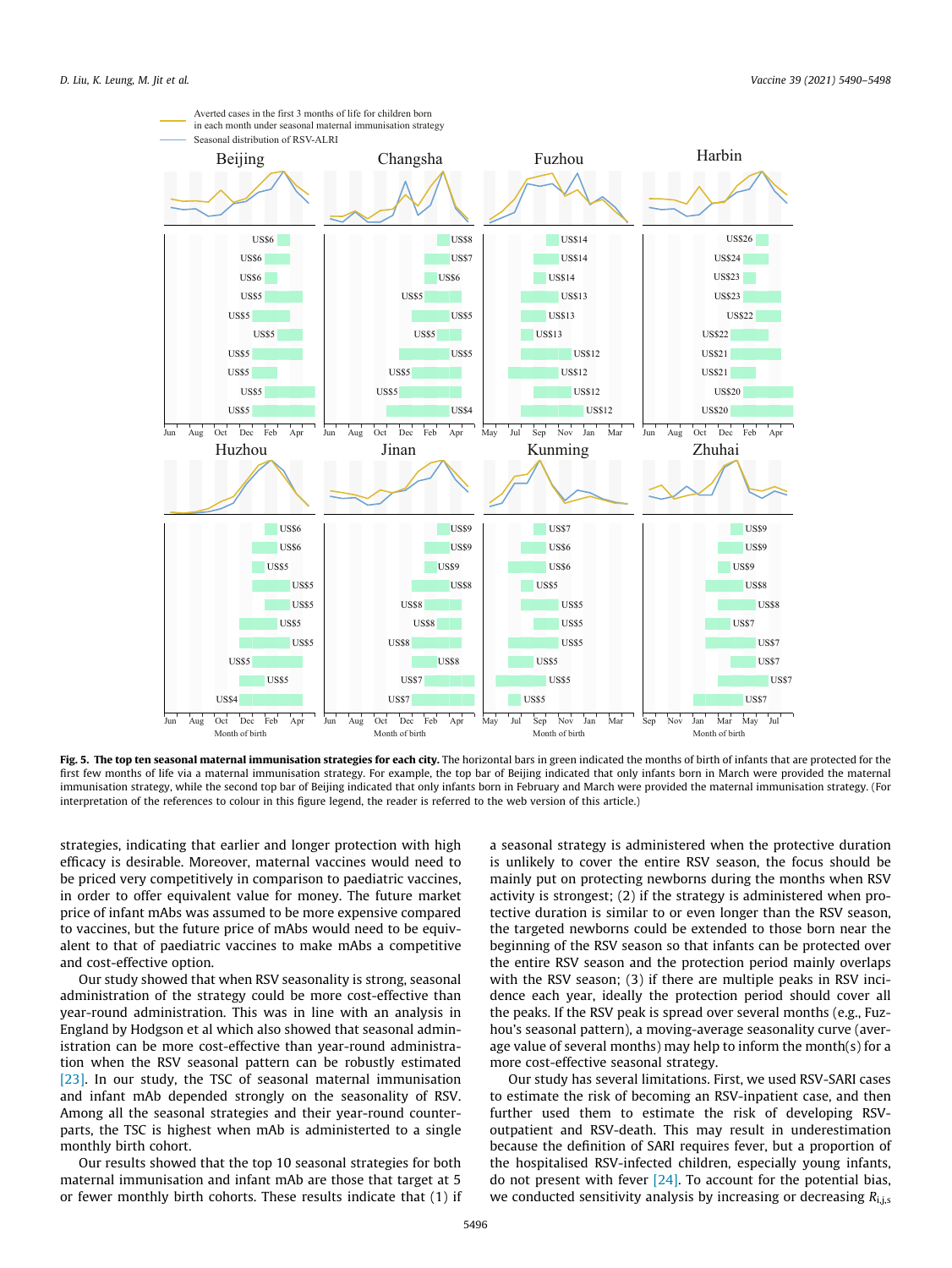

Fig. 6. The top ten seasonal infant mAb strategies for each city. The horizontal bars in orange indicated the months of birth of infants that are protected at birth via an infant mAb strategy. For example, the top bar of Beijing indicated that only infants born in October were provided the infant mAb strategy, while the second top bar of Beijing indicated that only infants born in September and October were provided the infant mAb strategy. (For interpretation of the references to colour in this figure legend, the reader is referred to the web version of this article.)

by 50%. Second, we did not consider potential herd effects in our analysis. One recent study suggested that vaccinating young children (5–10 months old) can provide herd protection to very young children (<6 months old) [\[25\].](#page-8-0) Our TSC estimates are thus conservative by underestimating vaccine impact. Third, we only included cities across different regions where the SARI surveillance was inaugurated in China. Previous studies have shown that RSV activity is: (1) highest during winter, correlating with lower temperatures in temperate regions; and (2) continuous throughout the year in tropical regions with a peak between summer to early autumn, mainly driven by the high humidity  $[26]$ . However, RSV seasonal patterns can be more diverse in subtropical regions (most regions in southern China) and can vary from year to year even in the same city. And our results show that the cost-effectiveness of a seasonal strategy depends heavily on the RSV seasonal pattern (i.e., the timing and sharpness of the RSV seasonal peak). Since the optimal choice of seasonal strategies depends on correct identification of local RSV seasonality, more active surveillance of RSV is essential for informing the optimal preventive strategy.

Considering the high disease burden of RSV in children, prevention of RSV-associated illness should be a high public health priority in China. Our study showed that vaccines and other

immunotherapeutics against RSV can be cost-effective in China with prices below our TSC estimates. Our study also demonstrates the important role of seasonality in the optimal timing of different preventive strategies in China. Our results could help inform the optimal use of future prevention strategies, such as the timing of administration (year-round or seasonal), the target population (mothers, newborns or younger infants) and the subsidy policy (national or municipal programme), for cities in different locations in China once they are available.

## Authors' contributions

MJ, JTW and KL designed the study. DL and KL conducted the analysis. DL, KL, JTW and MJ interpreted the results and wrote the manuscript. All authors critically revised the manuscript and approved the final version of the manuscript.

## Funding

This research was supported by a commissioned grant from the Health and Medical Research Fund (CID-HKU2-4; 18170902) from